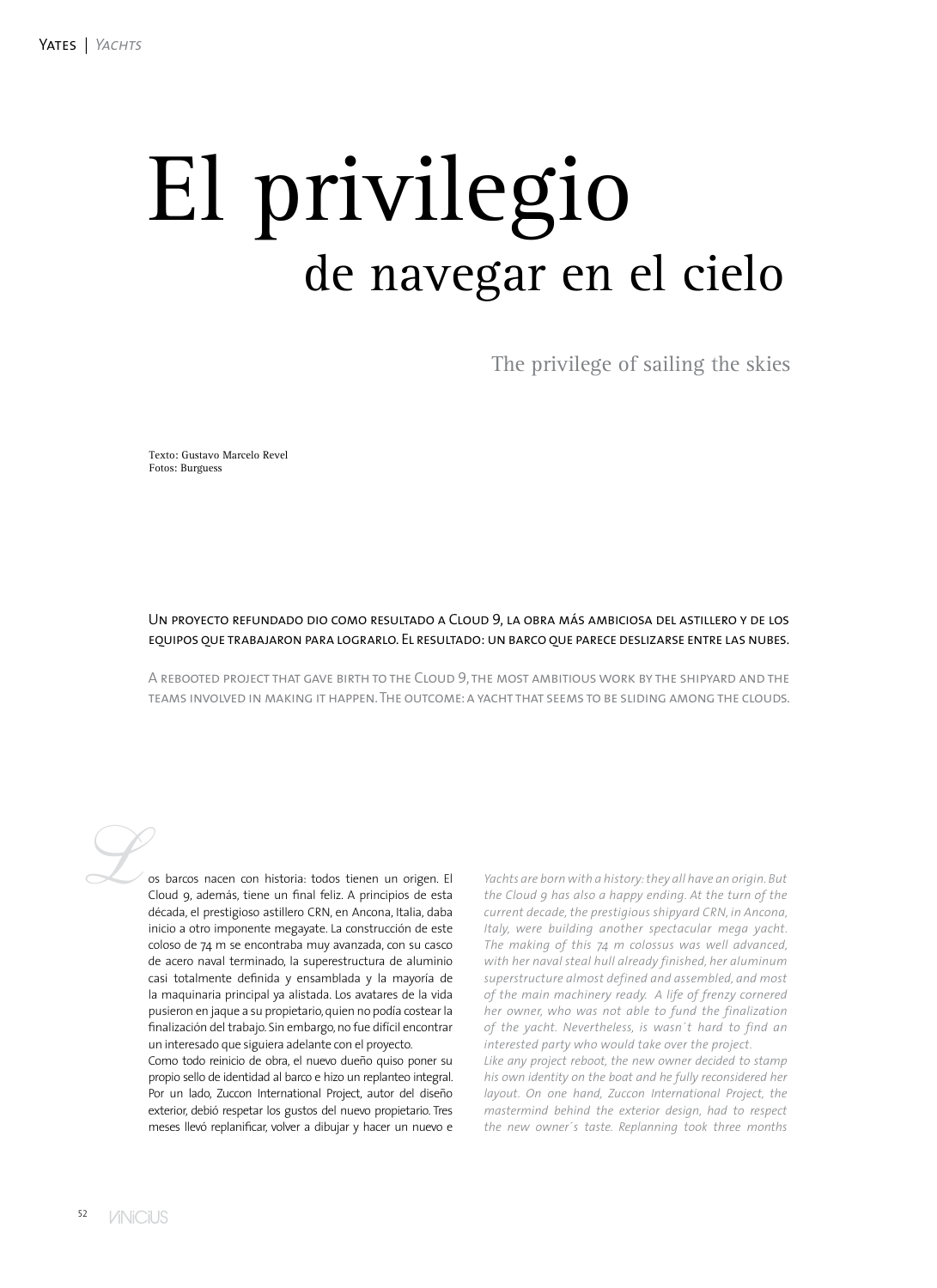

importante desarrollo de arquitectura naval. Una vez que la propuesta fue aceptada se firmaron los contratos y se iniciaron los trabajos. Bernardo Zuccon afirma: "Cloud 9 es sinónimo de un estado de euforia suprema y felicidad; el nombre perfecto, en otras palabras, para un nuevo superyate con énfasis en el relax familiar".

El estudio de diseño de interiores Winch Design, autor de los trabajos sobre el primer Cloud 9, fue el encargado de rediseñar el interior en su totalidad. Winch Design usó tonos de arena, azules vibrantes, exóticas conchas decorativas, corales y ágatas ubicados dentro de múltiples muebles especialmente diseñados. Abeto Douglas cepillado y roble son apenas dos de los cincuenta materiales de superficie utilizados en la decoración a bordo que trasmiten la idea de la casa de la playa, pero en una escala más grande y mucho más suntuosa que su antecesor, el primer Cloud 9 de 60 m de eslora.

*of new drawings and a new and major development in naval architecture. Once the project was accepted the agreements were signed and the work started. Bernardo Zuccon says: "Cloud 9 is synonymous with a state of excessive euphoria and happiness; it´s the perfect name for a superyacht that stresses family relaxation".*

*The interior design firm Winch Design, who worked on the first Cloud 9, was in charge of redesigning her interior in full . Winch Design used sand tones, vibrant blues, exotic decorative shells, corals and agate that can be appreciated on her custom made furniture. Brushed douglas fir-tree and oak are just two of the fifty materials used on the decoration on board, which have managed to express the idea of a beach house, but in much larger scale and more luxurious than her forerunner, the first Cloud 9, 60 m long. This megayacht 9 has six decks with accommodation for*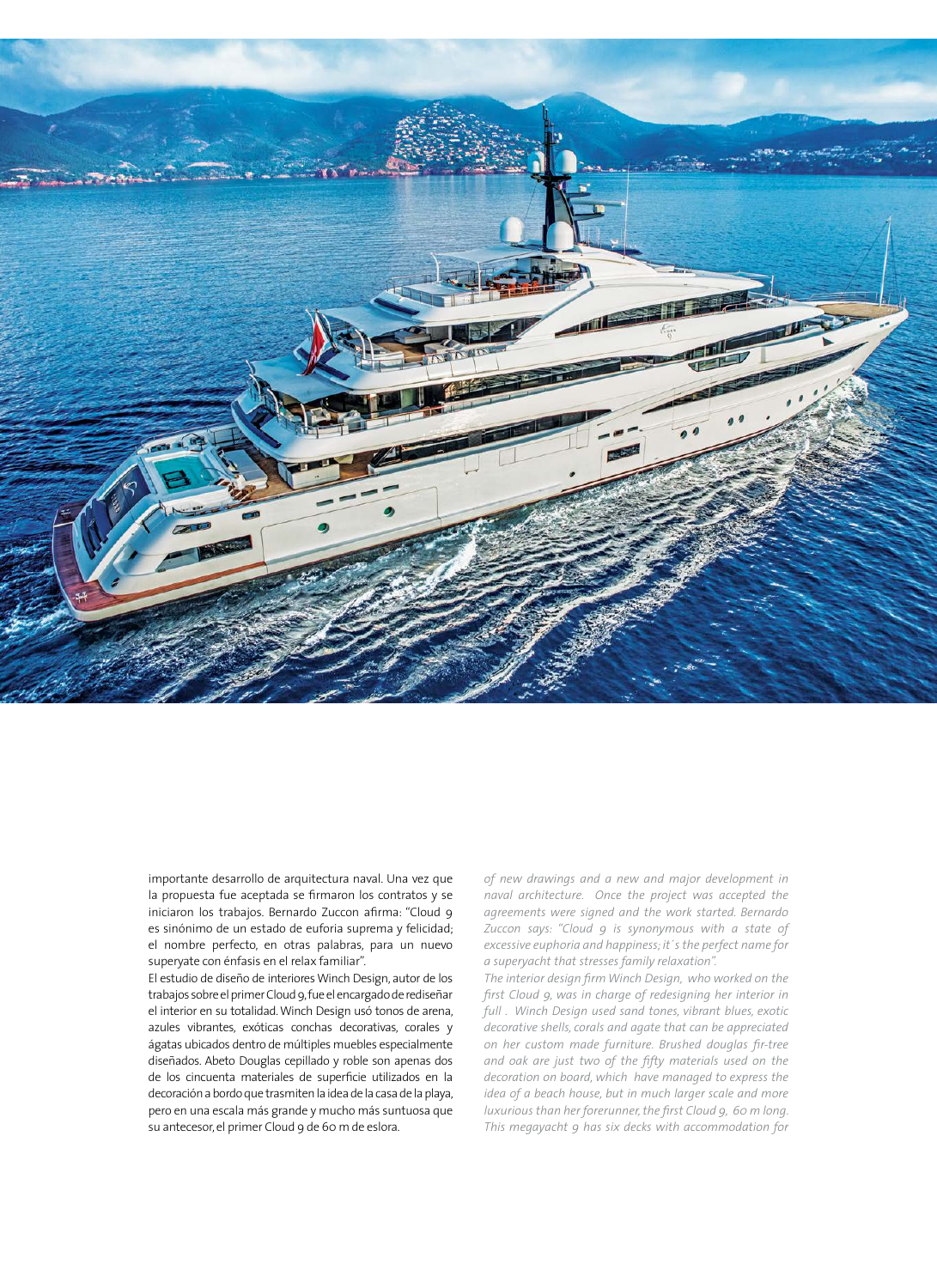

Este megayate 9 posee seis cubiertas, con comodidades para veintidós tripulantes y dieciséis invitados. "El mayor reto dominado por CRN fue combinar, en equilibrio, el diseño interior y exterior con la funcionalidad requerida por su dueño", dice Raffaele Giannetti, gerente de proyecto. El ambiente del salón principal es abierto, informal y soleado. Moverse por las áreas de invitados es sumamente confortable. A proa del salón principal hay un vestíbulo con un llamativo ascensor en acero y vidrio. Un corredor largo y ancho conduce a seis cabinas. Todo el interior necesitaba ser amigable y seguro para niños: no hay esquinas ni ángulos agudos. Las curvas sutiles contribuyen a la sensación de bienestar. Todos los muebles se construyeron a medida.

Otro punto fuerte es la cubierta principal, con una magnífica suite con ventanas envolventes mirando a una terraza privada y al helipuerto. Como no había intención de activar el helipuerto, modificaron esa amplia superficie por una gran plataforma de entretenimiento de 400 m 2.. Algunos detalles del espectacular diseño del Cloud 9: un área de recreación de la cubierta principal con sector de peluquería, sala de masajes con balcón lateral extensible y gimnasio. Unas cubiertas más arriba, encontramos una piscina con fondo de cristal, flanqueada por sendas escaleras. El barco posee, en su cubierta inferior, el garaje de puerto donde se alojan un tender de 9,5 m de eslora, una lancha Mastercraft X20, motos de agua y botes auxiliares. También se encuentra el vestíbulo de llegada de invitados de estribor. Se incluyó una escalera interior para conectar el club de playa con el garaje del puerto. El club de playa, situado a popa, tiene una barra profesional, y se puede disfrutar de este espacio para

*twenty-two crews and sixteen guests. "The main challenge that CRN has dominated was to combine the interior and exterior design with the functionality expected by her owner", says Raffaele Giannetti, project manager. The layout of the main saloon is open, informal and sunny. Moving around the guest area is very comfortable. Towards the bow from the main saloon there is a hall with a striking steel and glass elevator. A long and wide corridor leads to the six cabins. Her interior needed to be friendly and safe for children: there are neither corners nor acute angles. Her subtle curves provide a sense of wellness. All the furniture has been custom made.*

*Another highlight is the main deck with a wonderful suite with surrounding windows overlooking a private terrace* 

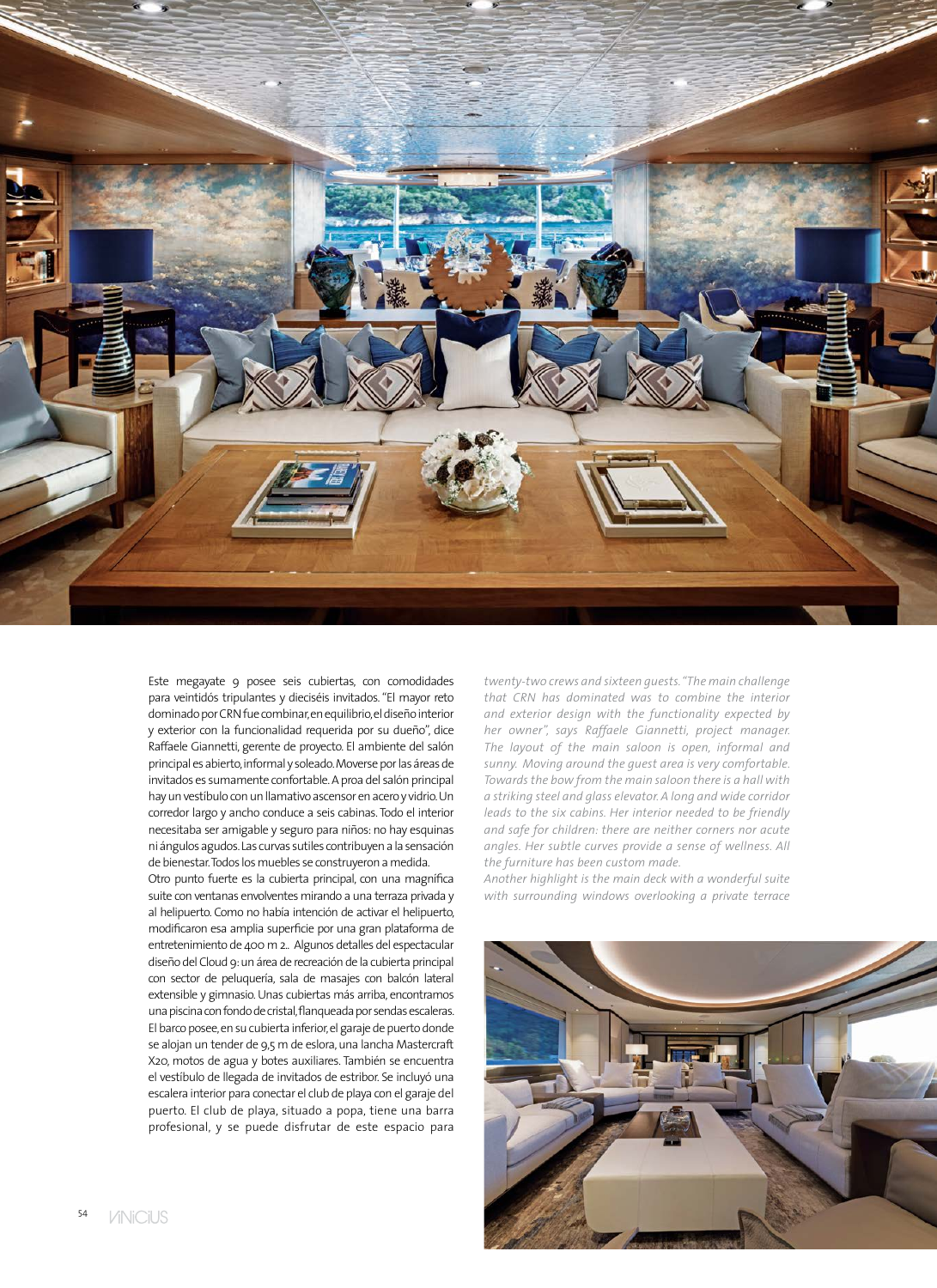## PUBLICIDAD